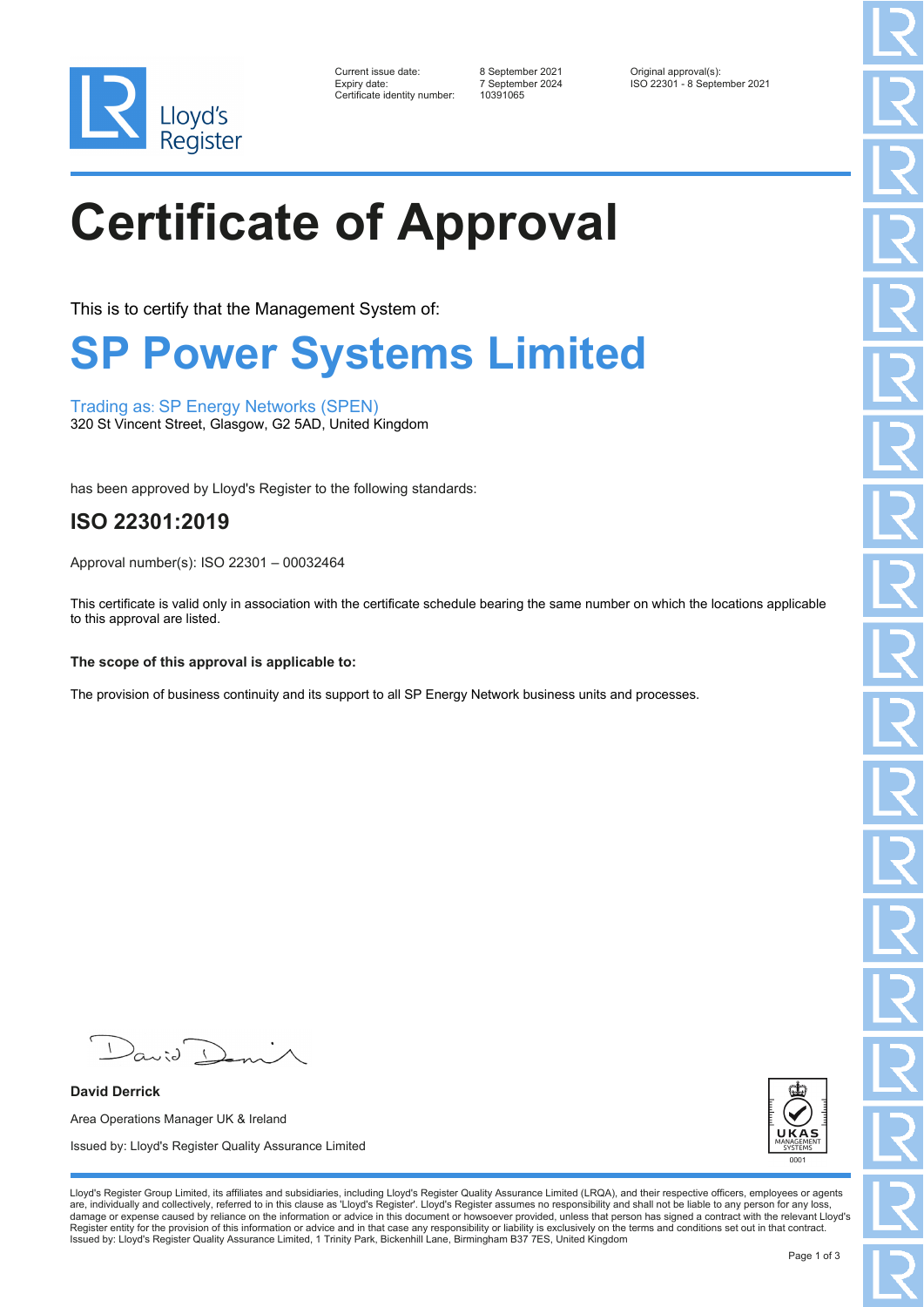

### **Certificate Schedule**

| Location                                                            | <b>Activities</b>                                                                                                                |
|---------------------------------------------------------------------|----------------------------------------------------------------------------------------------------------------------------------|
| <b>Scottish Power House</b>                                         | ISO 22301:2019                                                                                                                   |
| 320 St Vincent Street, Glasgow, G2 5AD,                             | The provision of business continuity and its support to all                                                                      |
| United Kingdom                                                      | SP Energy Network business units and processes.                                                                                  |
| <b>Prenton</b>                                                      | ISO 22301:2019                                                                                                                   |
| North Cheshire Trading Estate, Prenton Way, Birkenhead,             | The provision of business continuity and its support to all                                                                      |
| CH43 3ET, United Kingdom                                            | SP Energy Network business units and processes.                                                                                  |
| <b>Llandudno Junction</b>                                           | ISO 22301:2019                                                                                                                   |
| 1 Narrow Lane, Llandudno Junction, Conwy,                           | The provision of business continuity and its support to all                                                                      |
| LL31 9BB, United Kingdom                                            | SP Energy Network business units and processes.                                                                                  |
| <b>Dumfries</b><br>Leafield Road, Dumfries, DG1 2DS, United Kingdom | ISO 22301:2019<br>The provision of business continuity and its support to all<br>SP Energy Network business units and processes. |
| <b>Telferton</b>                                                    | ISO 22301:2019                                                                                                                   |
| 53 Fishwives Causeway, Telferton Industrial Estate, Edinburgh,      | The provision of business continuity and its support to all                                                                      |
| EH7 6UX, United Kingdom                                             | SP Energy Network business units and processes.                                                                                  |
| Cambuslang                                                          | ISO 22301:2019                                                                                                                   |
| 55 Fullerton Road, Cambuslang, Glasgow,                             | The provision of business continuity and its support to all                                                                      |
| G32 8FA, United Kingdom                                             | SP Energy Network business units and processes.                                                                                  |
| <b>St Vincent Crescent</b>                                          | ISO 22301:2019                                                                                                                   |
| St Vincent Crescent, Glasgow, G3 8LT,                               | The provision of business continuity and its support to all                                                                      |
| United Kingdom                                                      | SP Energy Network business units and processes.                                                                                  |
| <b>Kilmarnock</b>                                                   | ISO 22301:2019                                                                                                                   |

Greenholm Street, Kilmarnock, KA1 4DR, United Kingdom

The provision of business continuity and its support to all SP Energy Network business units and processes.



Lloyd's Register Group Limited, its affiliates and subsidiaries, including Lloyd's Register Quality Assurance Limited (LRQA), and their respective officers, employees or agents are, individually and collectively, referred to in this clause as 'Lloyd's Register'. Lloyd's Register assumes no responsibility and shall not be liable to any person for any loss,<br>damage or expense caused by reliance on t Register entity for the provision of this information or advice and in that case any responsibility or liability is exclusively on the terms and conditions set out in that contract.<br>Issued by: Lloyd's Register Quality Assu